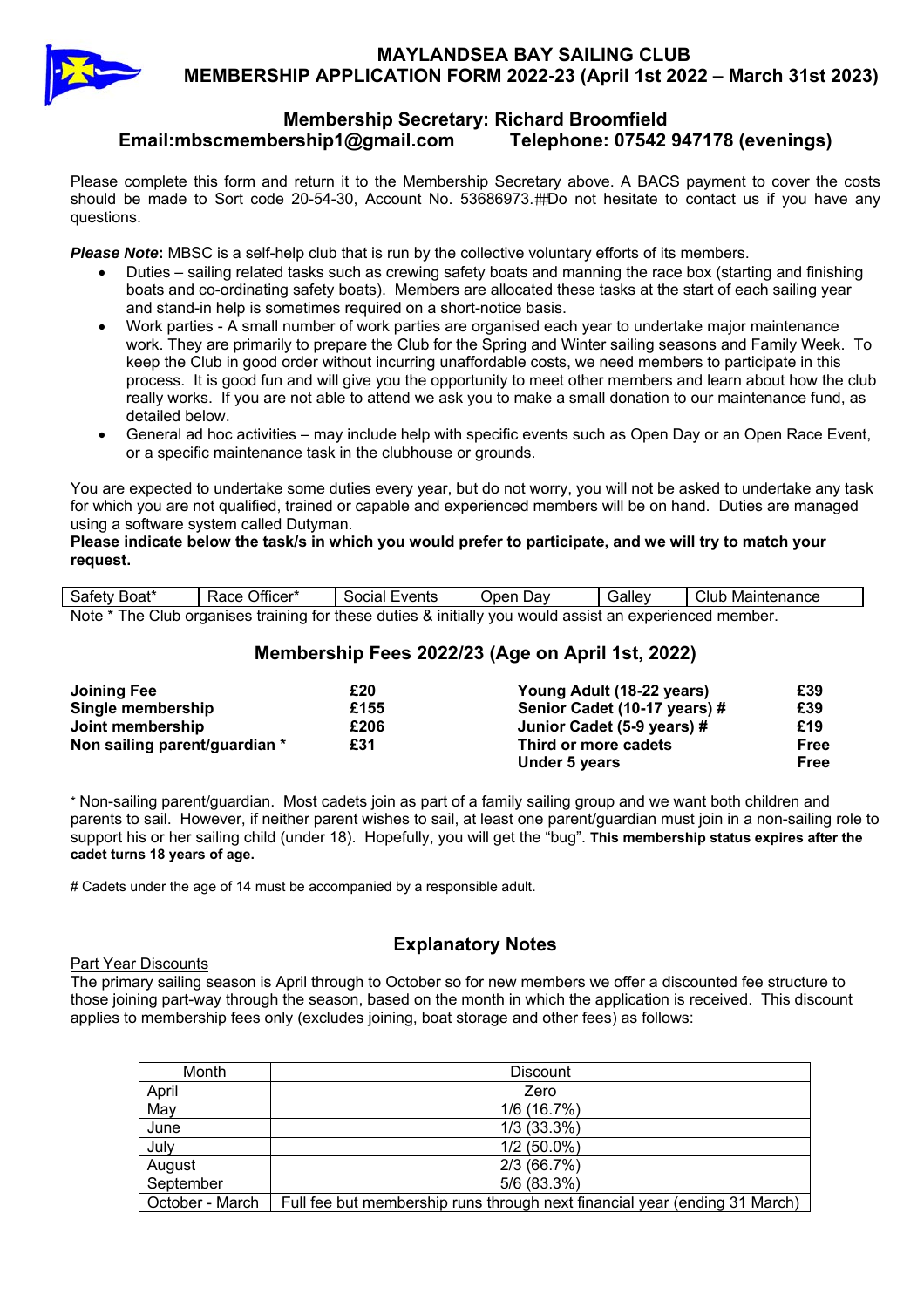#### Storage Fees

- MBSC has a large boat park for year-round storage of sailing dinghies, tenders, kayaks and road trailers.
- MBSC offers mooring and winter (November-April) storage facilities for cruisers (up to 26 ft overall length). If your application is dependent on being allocated a mooring, please obtain confirmation that a mooring is available before submitting your application.
- There are two concrete launching ramps, one of which has an electric winch that can be used to launch or recover boats up to 1 tonne displacement (after appropriate training).
- "Launch only" allows members to use the ramp to launch boats not stored at the club..
- Club rules do not allow storage, launch or use of motor boats or jet-skis at the club.

| Applicant name:  |                           |  |  |  |  |
|------------------|---------------------------|--|--|--|--|
| Address:         |                           |  |  |  |  |
|                  |                           |  |  |  |  |
| Postcode         |                           |  |  |  |  |
| Telephone (Home) | <b>Telephone (Mobile)</b> |  |  |  |  |

## **Individual details**

By advising my mobile phone/ email details, I agree to allow MBSC to use them to communicate occasionally with me.

| <b>First Name</b>                                                                                                                                                                                                                                                                                                                                                                                                                                                                                                                                                                   | <b>Surname</b>                                                    | Email address*<br>(over 18 years only) |              |              | Date of Birth<br>(dd/mm/yy) |  | <b>Membership</b><br>class applied for |                | <b>Fees</b><br>(E) |    |
|-------------------------------------------------------------------------------------------------------------------------------------------------------------------------------------------------------------------------------------------------------------------------------------------------------------------------------------------------------------------------------------------------------------------------------------------------------------------------------------------------------------------------------------------------------------------------------------|-------------------------------------------------------------------|----------------------------------------|--------------|--------------|-----------------------------|--|----------------------------------------|----------------|--------------------|----|
|                                                                                                                                                                                                                                                                                                                                                                                                                                                                                                                                                                                     |                                                                   |                                        |              |              |                             |  |                                        |                |                    |    |
|                                                                                                                                                                                                                                                                                                                                                                                                                                                                                                                                                                                     |                                                                   |                                        |              |              |                             |  |                                        |                |                    |    |
|                                                                                                                                                                                                                                                                                                                                                                                                                                                                                                                                                                                     |                                                                   |                                        |              |              |                             |  |                                        |                |                    |    |
|                                                                                                                                                                                                                                                                                                                                                                                                                                                                                                                                                                                     |                                                                   |                                        |              |              |                             |  |                                        |                |                    |    |
|                                                                                                                                                                                                                                                                                                                                                                                                                                                                                                                                                                                     |                                                                   |                                        |              |              |                             |  |                                        |                |                    |    |
|                                                                                                                                                                                                                                                                                                                                                                                                                                                                                                                                                                                     |                                                                   |                                        |              |              |                             |  |                                        |                |                    |    |
|                                                                                                                                                                                                                                                                                                                                                                                                                                                                                                                                                                                     | <b>TOTAL MEMBERSHIP FEES</b>                                      |                                        |              |              |                             |  |                                        |                |                    |    |
|                                                                                                                                                                                                                                                                                                                                                                                                                                                                                                                                                                                     | Part year discount (see over)                                     |                                        |              | <b>Minus</b> |                             |  |                                        |                |                    |    |
| Joining Fee                                                                                                                                                                                                                                                                                                                                                                                                                                                                                                                                                                         |                                                                   |                                        |              |              |                             |  |                                        |                |                    | 20 |
| <b>Total</b>                                                                                                                                                                                                                                                                                                                                                                                                                                                                                                                                                                        |                                                                   |                                        |              |              |                             |  |                                        |                |                    |    |
| <b>Craft Storage and Launch Fees</b>                                                                                                                                                                                                                                                                                                                                                                                                                                                                                                                                                |                                                                   | Each<br>(E)                            | <b>Class</b> |              | <b>Sail Number</b>          |  | <b>Name</b>                            | Hull<br>Colour | <b>Fees</b><br>(E) |    |
|                                                                                                                                                                                                                                                                                                                                                                                                                                                                                                                                                                                     | Keelboat all-year-storage (incl trailer)                          |                                        | 68           |              |                             |  |                                        |                |                    |    |
| Each Sailing Dinghy/Road Trailer/Tender                                                                                                                                                                                                                                                                                                                                                                                                                                                                                                                                             |                                                                   |                                        | 46           |              |                             |  |                                        |                |                    |    |
| Each Kayak/Paddle board/Canoe                                                                                                                                                                                                                                                                                                                                                                                                                                                                                                                                                       |                                                                   |                                        | 23           |              |                             |  |                                        |                |                    |    |
| Launch only - dinghy                                                                                                                                                                                                                                                                                                                                                                                                                                                                                                                                                                |                                                                   |                                        | 46           |              |                             |  |                                        |                |                    |    |
| Launch only - keelboat                                                                                                                                                                                                                                                                                                                                                                                                                                                                                                                                                              |                                                                   |                                        | 63           |              |                             |  |                                        |                |                    |    |
| Please note: All craft must be clearly marked with boat number or name on the hull. Trailers must be similarly identified.<br>Members are also expected to maintain the area around their boat/s etc (e.g. cut grass & weed).                                                                                                                                                                                                                                                                                                                                                       |                                                                   |                                        |              |              |                             |  |                                        |                |                    |    |
| Clubhouse key - allows access to changing rooms. Returnable deposit £5                                                                                                                                                                                                                                                                                                                                                                                                                                                                                                              |                                                                   |                                        |              |              |                             |  |                                        |                |                    |    |
| Work Parties -- if you cannot attend please make a donation --£15 single / £25 joint/ family                                                                                                                                                                                                                                                                                                                                                                                                                                                                                        |                                                                   |                                        |              |              |                             |  |                                        |                |                    |    |
|                                                                                                                                                                                                                                                                                                                                                                                                                                                                                                                                                                                     | Please name any MBSC members that you know                        |                                        |              |              |                             |  |                                        |                |                    |    |
|                                                                                                                                                                                                                                                                                                                                                                                                                                                                                                                                                                                     | Please name previous sailing clubs (if any) & advise approx dates |                                        |              |              |                             |  |                                        |                |                    |    |
| How did you hear about MBSC?                                                                                                                                                                                                                                                                                                                                                                                                                                                                                                                                                        |                                                                   |                                        |              |              |                             |  |                                        |                |                    |    |
| <b>Declaration</b>                                                                                                                                                                                                                                                                                                                                                                                                                                                                                                                                                                  |                                                                   |                                        |              |              |                             |  |                                        |                |                    |    |
| I/We hereby apply to be admitted as member(s) of the Maylandsea Bay S.C, & if elected request you to enrol me/us as such. I/We agree to<br>act at all times in accordance with the Club Rules & House Rules & will maintain adequate insurance cover for all my/our boats & equipment.<br>I/We agree to our contact details being shared with other club members or a third party duty management processing company to assist with<br>the efficient running of the club eg duty rosters. I/We understand that the remittance will be returned if this application is not accepted. |                                                                   |                                        |              |              |                             |  |                                        |                |                    |    |
| Signed:                                                                                                                                                                                                                                                                                                                                                                                                                                                                                                                                                                             |                                                                   |                                        |              | Date:        |                             |  | <b>Remittance</b>                      | £              |                    |    |
|                                                                                                                                                                                                                                                                                                                                                                                                                                                                                                                                                                                     |                                                                   |                                        |              |              |                             |  |                                        |                |                    |    |

If we have any queries with your application, we may arrange to meet at the club for a chat.

When your application is approved, we shall advise you by email or letter & send you an annual programme. We can also arrange a time to welcome you & "show you the ropes".